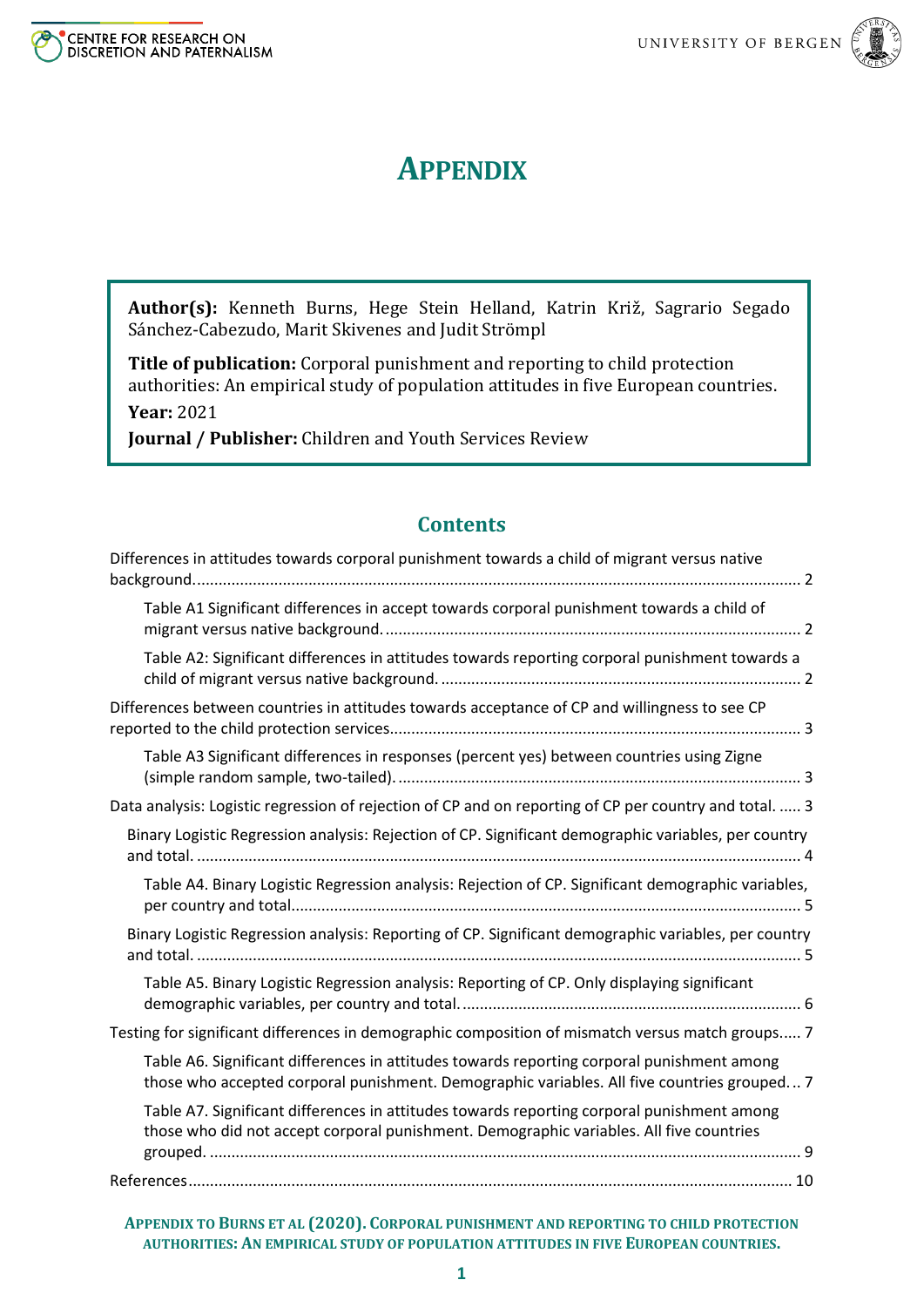

# <span id="page-1-0"></span>**Differences in attitudes towards corporal punishment towards a child of migrant versus native background.**

#### <span id="page-1-1"></span>*Table A1 Significant differences in accept towards corporal punishment towards a child of migrant versus native background.*

T-test for Equality of Means **p-value t-value df** Austria ,265 1,114 996,665 Estonia ,242 -1,171 1066,939 Ireland ,557 -,588 998 Norway 7831 ,831 ,831 ,9214 ,9214 ,000 Spain ,774 -,288 998 Total 5069, 705 -,378 5069

Two-tailed Independent Samples T-Test. Sig. level: \*\*\*= p>.01, \*\*= p>.05. Weighted sample.

#### <span id="page-1-2"></span>*Table A2: Significant differences in attitudes towards reporting corporal punishment towards a child of migrant versus native background.*

Two-tailed Independent Samples T-Test. Sig. level: \*\*\*= p>.01, \*\*= p>.05. Weighted sample.

|           | T-test for Equality of Means |          |          |  |  |  |  |
|-----------|------------------------------|----------|----------|--|--|--|--|
|           | p-value                      | t-value  | df       |  |  |  |  |
| Austria   | ,945                         | $-0.069$ | 998      |  |  |  |  |
| Estonia   | ,204                         | 1,272    | 1063,769 |  |  |  |  |
| Ireland** | ,031                         | 2,161    | 997,978  |  |  |  |  |
| Norway    | ,056                         | $-1,917$ | 998,992  |  |  |  |  |
| Spain     | ,722                         | $-0.356$ | 998      |  |  |  |  |
| Total     | ,616                         | ,501     | 5069     |  |  |  |  |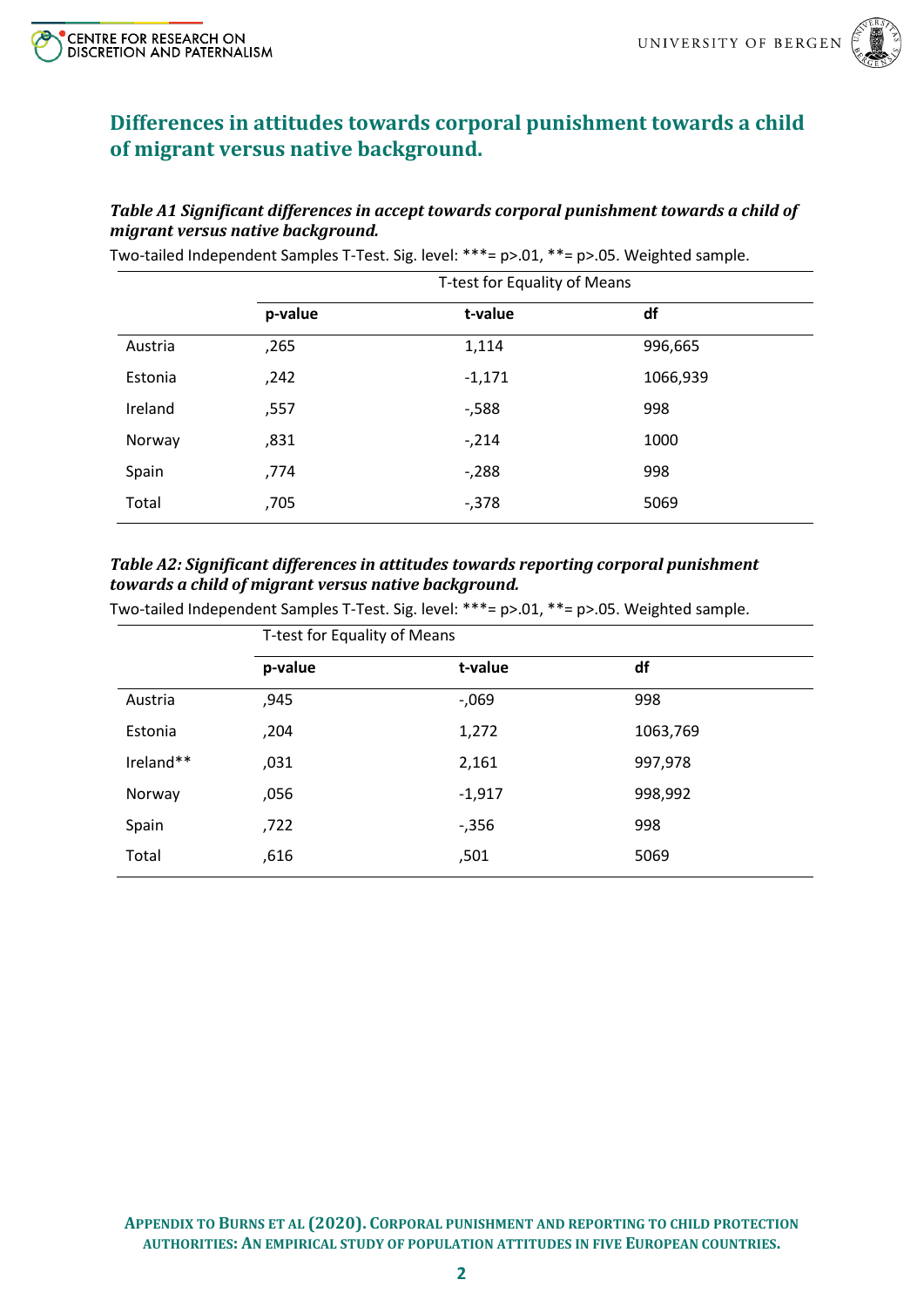



# <span id="page-2-0"></span>**Differences between countries in attitudes towards acceptance of CP and willingness to see CP reported to the child protection services**

#### <span id="page-2-1"></span>*Table A3 Significant differences in responses (percent yes) between countries using Zigne (simple random sample, two-tailed).*

Sig. level: \*\*\*= p>.01, \*\*= p>.05.

|                 |                           |           | Answer 'Yes' on question:       |           |
|-----------------|---------------------------|-----------|---------------------------------|-----------|
|                 | Is the parents' method of |           | Report this matter to the child |           |
|                 | punishment acceptable?    |           | protection services?            |           |
|                 | T-value                   | Value     | T-value                         | Value     |
| Austria-Estonia | 0.5                       | $3.7^{1}$ | $3.3***$                        | 5.6       |
| Austria-Ireland | $4.7***$                  | 5.1       | $2.9***$                        | 5.7       |
| Austria-Norway  | $6.0***$                  | 4.4       | 1.4                             | $4.3^{1}$ |
| Austria-Spain   | $7.7***$                  | 5.2       | 0.8                             | $4.3^{1}$ |
| Estonia-Ireland | $4.3***$                  | 5.1       | 0.3                             | $4.3^{1}$ |
| Estonia-Norway  | $6.6***$                  | 4.3       | $4.7***$                        | 5.6       |
| Estonia-Spain   | $7.3***$                  | 5.2       | $2.5***$                        | 4.3       |
| Ireland-Norway  | $10.7***$                 | 4.7       | $4.3***$                        | 5.7       |
| Ireland-Spain   | $2.9***$                  | 5.5       | $2.2**$                         | 4.3       |
| Norway-Spain    | $13.8***$                 | 4.8       | $2.2**$                         | 4.3       |

# <span id="page-2-2"></span>**Data analysis: Logistic regression of rejection of CP and on reporting of CP per country and total.**

Binary logistic regression was used to evaluate which demographic variables were predictors to the dependent variables: the rejection or not of CP and whether the school should report the CP or not. Logistic regressions were performed for the five different countries and for the total sample. The introductory method of variables was Forward Selection (Wald) method. The proportion of variance in rejecting CP that could be explained by predictors was assessed based on the Nagelkerke pseudo R square. Variables were considered significant if the p-value was less than 0.05. Odd ratios (OR) and 95 per cent C.I. were reported. The covariates included in the analysis were age, gender, migration background, belonging to a religion, belonging to Christian religion, civil status, having children under

<sup>&</sup>lt;sup>1</sup> Values for 5% significance level. As no significant difference was identified, 1% was not tested.

**APPENDIX TO BURNS ET AL (2020). CORPORAL PUNISHMENT AND REPORTING TO CHILD PROTECTION AUTHORITIES: AN EMPIRICAL STUDY OF POPULATION ATTITUDES IN FIVE EUROPEAN COUNTRIES.**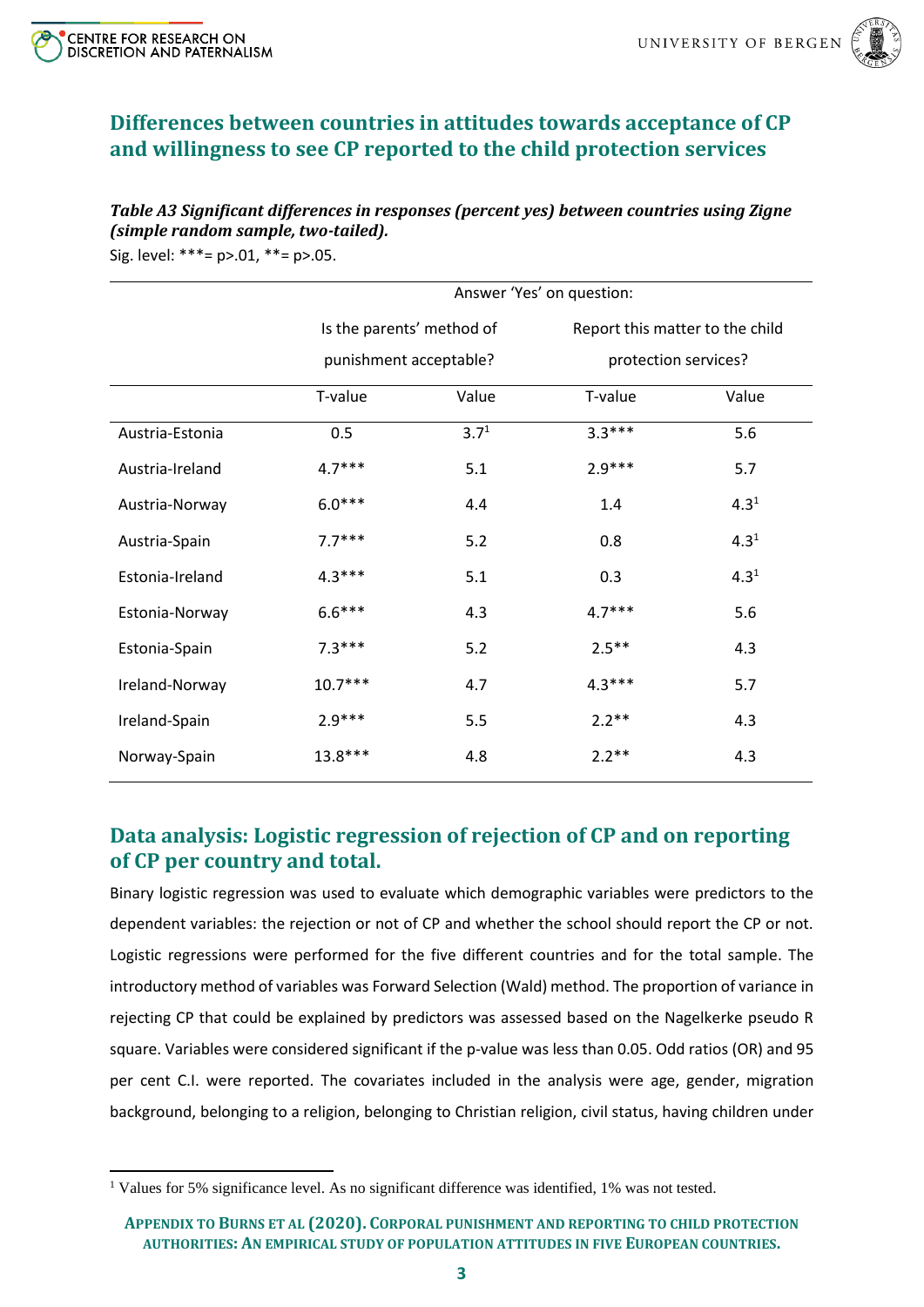



18 years living in the household, occupational status, occupation within the teaching sector, occupation within the health and social services sector, level of education, household income and urbanization. The column labeled OR in Table A4 and A5 indicates the degree to which a significant covariate increases or decreases the likelihood a person will reject CP compared to the reference group (reference value) while other covariates are held constant.

## <span id="page-3-0"></span>**Binary Logistic Regression analysis: Rejection of CP. Significant demographic variables, per country and total.**

As can be seen in the table A4, for Austria only two of the demographic variables were significant: *Sex*, which shows that women had more odds of rejecting CP than men (OR = 1.93), and *Adults living with children under 18*, whose odds of rejecting CP were greater than those without children (OR = 1.54). In Estonia, women were three times more likely to reject CP than men (OR = 3.01). In the case of Norway, four of the independent variables were significant and revealed that being a woman quadrupled the odds of rejecting CP (OR = 4.31). The odds were also increased for those that had a high *level of education* (OR = 1.76), were either employed or studying (OR = 1.67). The odds of rejecting CP were double in the case of Norwegian ethnicity (non-immigrants) (OR = 2.28). The results for Spain, show a logistic regression with five significant demographic variables, which are, ranging from greater odds to reject CP to fewer odds: *Adults living with children under 18* doubled the odds than those without children at home (OR = 2.30). The odds were high, too, for people not belonging to a religion (OR = 1.91). In the case of the *Age* variable, there was a divide into three groups (Young: 18–34 years, Middle: 35-54 years, Older: 55+ years): the odds of rejecting CP increased when stepping one unit upwards, from Young to Middle, or Middle to Older (OR = 1.54). The odds for a person *without a partner* (OR = 1.53) was also significant; and finally, the *location size* showed that the odds of rejecting CP are greater when an individual is living in a large city (OR = 1.34). And finally, for Ireland, as in the case of Estonia, only the variable *Sex* was significant, and like in the other countries where this variable was significant, women were more likely to reject CP than men (OR=1.78).

The logistic regression was also ran for the whole sample. In this case, four out of the total demographic variables showed a strong significance: being a woman resulted in more odds of rejecting CP than being a man (OR = 1.88). The next variable in order from more to fewer odds was *Education level*, in which changing one unit up (from Low to Middle, or Middle to Higher) represented an increase in the odds of rejecting CP (OR = 1.35). *Adults living with children under 18* had more odds than those ones without children at home to reject CP (OR = 1.29). Finally, *Age* was also significant, and likewise in the results for Spain, when changing one unit up (from Young to Middle, or Middle to Older), the odds of rejecting CP increased, in this case by 22% (OR = 1.22).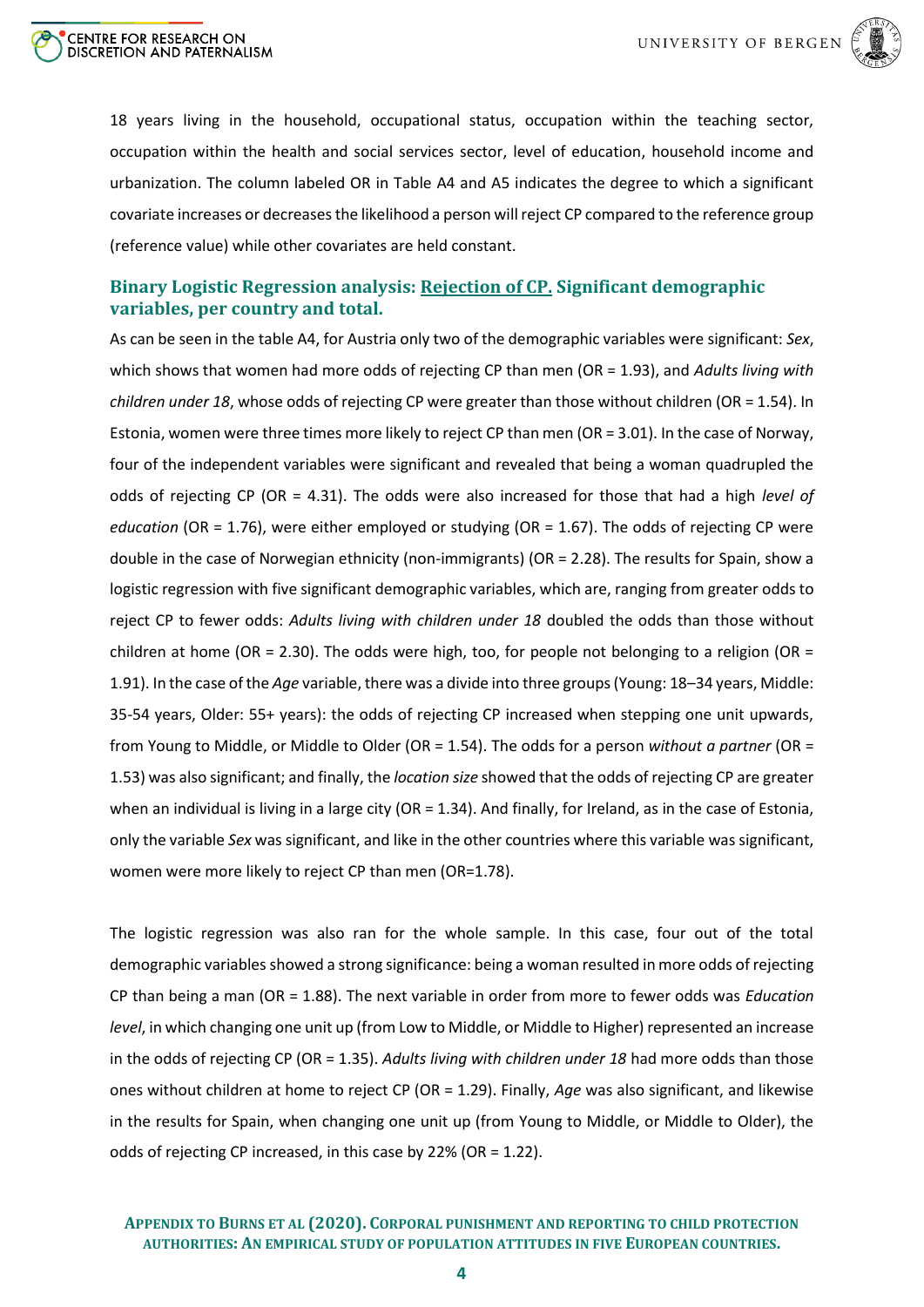**CP is not acceptable**



|                  | Variable (respondent's characteristic) |            |                   |                  |  |  |  |  |
|------------------|----------------------------------------|------------|-------------------|------------------|--|--|--|--|
| Country          | Covariates                             | Chi-square | OR (95% C.I.)     | $R^2$ Nagelkerke |  |  |  |  |
| Austria          | $Sex = Woman$                          | 18.91***   | 1.93 (1.43-2.62)  | 0.036            |  |  |  |  |
| (76.8%)          | With children < 18 years               | $5.42*$    | $1.54(1.06-2.23)$ |                  |  |  |  |  |
| Estonia          | $Sex = Woman$                          | 57.28***   | 3.01 (2.52-4.04)  | 0.078            |  |  |  |  |
| (75.9%)          |                                        |            |                   |                  |  |  |  |  |
|                  | $Sex = Woman$                          | 48.71***   | 4.31 (2.75-6.76)  |                  |  |  |  |  |
| Norway           | Level of education = High              | $7.32**$   | 1.76 (0.84-2.59)  | 0.122            |  |  |  |  |
| (87.0%)          | Active or in education = Yes           | $5.61*$    | $1.67(1.21-2.49)$ |                  |  |  |  |  |
|                  | Immigrant background = No              | $4.55*$    | $2.28(1.11-4.66)$ |                  |  |  |  |  |
|                  | With children < 18 years               | 15.18***   | $2.30(1.69-3.15)$ |                  |  |  |  |  |
|                  | Age group = Older                      | $16.03***$ | $1.54(1.27-1.86)$ |                  |  |  |  |  |
| Spain<br>(61.2%) | Belongs to a religion = No             | $12.13***$ | $1.91(1.41-2.60)$ | 0.078            |  |  |  |  |
|                  | Civil status = Without a partner       | $7.97**$   | $1.53(1.13-2.07)$ |                  |  |  |  |  |
|                  | Location size = Large city             | $4.63*$    | $1.34(1.03-1.76)$ |                  |  |  |  |  |
| Ireland          | $Sex = Woman$                          | 17,89***   | 1.78 (1.36-2.32)  | 0.025            |  |  |  |  |
| (67.4%)          |                                        |            |                   |                  |  |  |  |  |
|                  | $Sex = Woman$                          | 77.99***   | $1.88(1.64-2.16)$ |                  |  |  |  |  |
| Total            | Level of education = High              | 20.81***   | $1.35(1.18-1.55)$ | 0.040            |  |  |  |  |
| (75.2%)          | Age group = Older                      | 13.79***   | $1.22(1.11-1.33)$ |                  |  |  |  |  |
|                  | With children < 18 years               | $11.55**$  | $1.29(1.11-1.50)$ |                  |  |  |  |  |

#### <span id="page-4-0"></span>*Table A4. Binary Logistic Regression analysis: Rejection of CP. Significant demographic variables, per country and total.*

## <span id="page-4-1"></span>**Binary Logistic Regression analysis: Reporting of CP. Significant demographic variables, per country and total.**

Results from the logistic regressions are presented in table A5. They show some significant differences in attitudes towards reporting by population subgroups. For Austria, only one demographic variable regarding reporting was significant: women had more odds of reporting to the child protection authorities than men (OR = 1.48). For Estonia, as in Austria, women had more odds of reporting to the child protection authorities than men (OR = 1.37). In Norway, three of the independent variables were significant. It revealed that people with non-immigrant background had almost three times higher odds to report than those of immigrant background. Equally, people with a higher *level of education* (OR = 1.45) or who were either employed or studying (OR = 1.67) had more odds, too, of reporting compared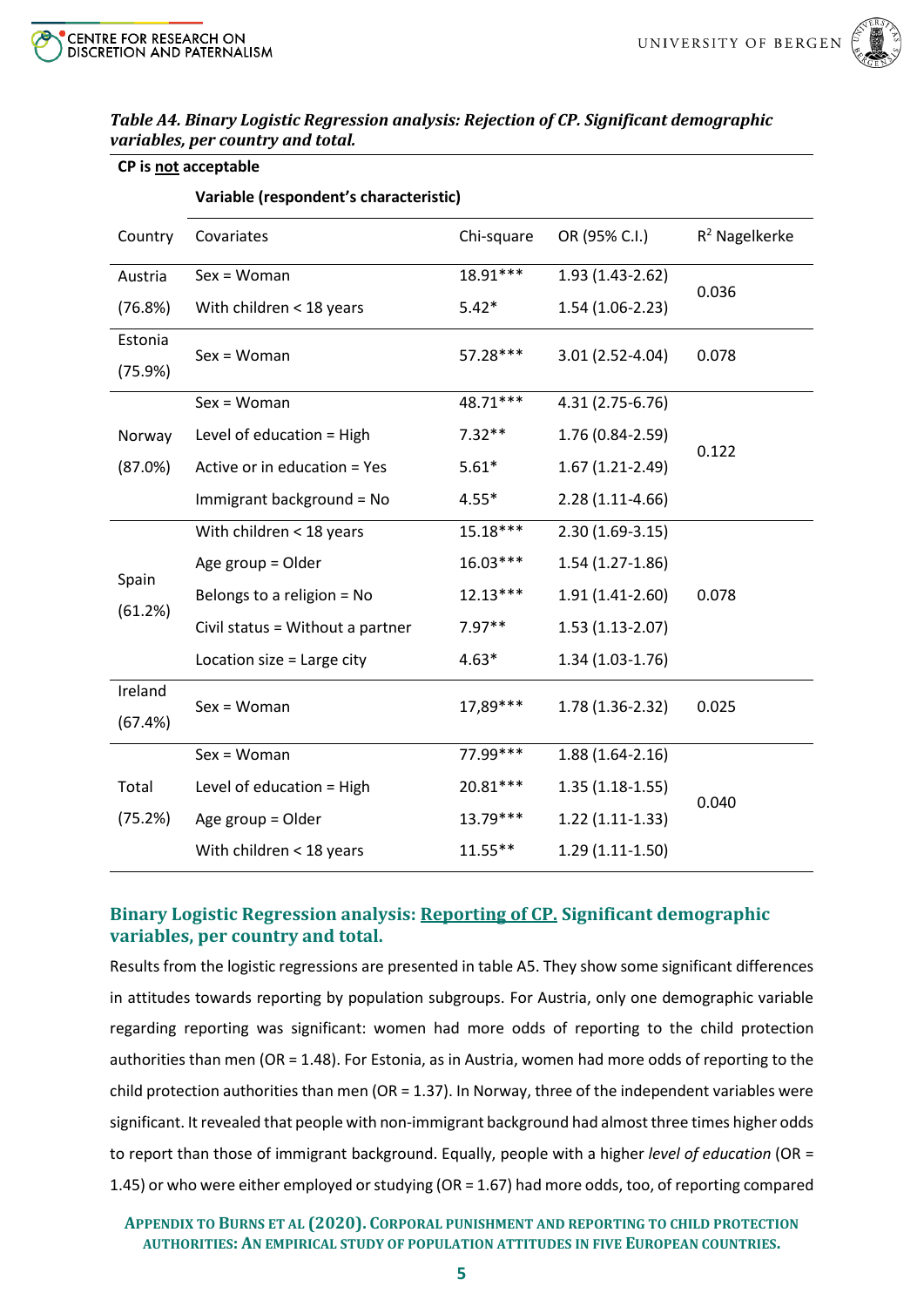

to those with lower education levels or who were unemployed. The results for Spain revealed a logistic regression with four significant demographic variables. The presence of immigrant background has a very strong position in this country (OR=3.04). Also *Having children under 18 years old* (OR=1.95), being a man (OR=1.69) and not being Christian (OR=1.48). Finally, for the last binary logistic regression that includes all the countries, there are three independent demographic variables that showed statistical significance as predictors of reporting CP to the child protection authorities: having children under 18 years old (OR=1.40), having an Occupation in the teaching sector (OR=1.48) and having a Higher level of education (OR =1.23).

<span id="page-5-0"></span>

| Table A5. Binary Logistic Regression analysis: Reporting of CP. Only displaying significant |  |
|---------------------------------------------------------------------------------------------|--|
| demographic variables, per country and total.                                               |  |

| Country | Covariates                              | Chi-square | OR (95% C.I.)     | $R^2$      |
|---------|-----------------------------------------|------------|-------------------|------------|
|         |                                         |            |                   | Nagelkerke |
| Austria | $Sex = Woman$                           | $9.30**$   | $1.48(1.15-1.91)$ | 0.013      |
| (59.8%) |                                         |            |                   |            |
| Estonia | $Sex = Woman$                           | $6.41*$    | $1.37(1.07-1.74)$ | 0.080      |
| (52.6%) |                                         |            |                   |            |
|         | Immigrant background = No               | $15.51***$ | 2.80 (1.60-4.89)  |            |
| Norway  | Level of education = High               | $13.15***$ | $1.45(1.10-1.90)$ | 0.043      |
| (62.7%) | Active or in education = Yes            | $8.58**$   | $1.67(1.26-2.21)$ |            |
|         | With children < 18 years                | 22.46***   | 1.95 (1.47-2.58)  |            |
| Spain   | $Sex = Man$                             | $12.82***$ | $1.69(1.30-2.19)$ |            |
| (58.1%) | Immigrant background = Yes              | $12.70***$ | $3.04(1.61-5.75)$ | 0.074      |
|         | Christian = $No$                        | $8.33**$   | $1.48(1.13-1.95)$ |            |
|         | With children < 18 years                | $11.6***$  | $1.40(1.18-1.67)$ |            |
| Total   | Occupation teaching sector = Yes        | $6.7**$    | 1.48 (1.10-2.00)  | 0.008      |
| (57.3%) | Occupation health and social services = | $6.8*$     | $1.42(1.10-1.84)$ |            |
|         | Yes                                     |            |                   |            |

**Variable (respondent's characteristic)**

**Yes. the school should report**

\*p<0.05; \*\*p<0.01; \*\*\*p<0.001; OR: Odds Ratio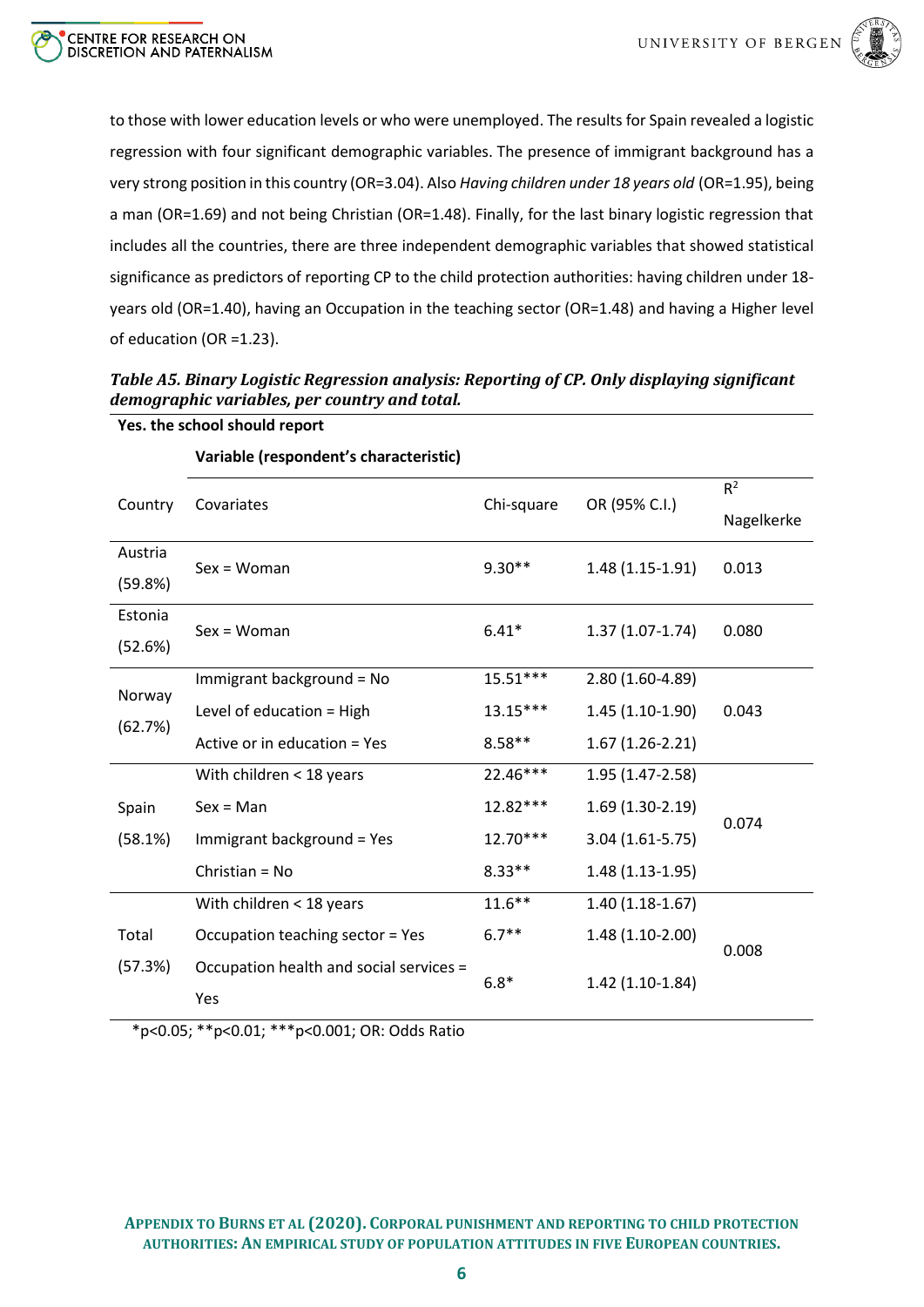



*grouped.* 

# <span id="page-6-0"></span>**Testing for significant differences in demographic composition of mismatch versus match groups.**

Based on the results from the survey where we asked a representative sample in each of the five countries included in the study if they 1) accept CP, and 2) if they would want the school to report CP to the CPS, we found that the respondents could be distributed into four groups:

- 1. Those who accept CP and do not want it reported (M1)
- 2. Those who do not accept CP and want it reported (M2)
- 3. Those who accept CP but want it reported (AM)
- 4. Those who do not accept CP but do not want it reported (RM)

We have named groups 1 and 2 the match groups and group 3 and 4 the mismatch groups. We want to test if there are differences in the different values on all of the variables in tables 2 and 3 between the match and the mismatch groups (tested horizontally). For instance, we are trying to find out if the percentage of men is higher in the match group than it is in the mismatch group. For example, one can see from table 2 that there is a higher share of respondents in the age group 18-34 years in the mismatch group (43%) than in the match group (31.4%). We have conducted tests for different samples with Zigne to see if the observed differences are significant.

|                                           |              |                | Match Group (M1) |                      | <b>Mismatch Group</b><br>(AM) |       |         |
|-------------------------------------------|--------------|----------------|------------------|----------------------|-------------------------------|-------|---------|
| CP is acceptable                          |              | & No<br>Report | $N =$            | <b>But</b><br>Report | $N =$                         | Value | T-value |
|                                           | Men          | 60.6%          | 598              | 60.2%                | 209                           | 6     | 0.13    |
| Gender                                    | Women        | 39.4%          | 389              | 39.8%                | 138                           | 6     | 0.13    |
|                                           | Total        | 100%           | 987              | 100%                 | 347                           |       |         |
|                                           | $No**$       | 89.0%          | 717              | 84.1%                | 227                           | 4.9   | 1.97    |
| Immigration<br><b>Background</b>          | Yes**        | 11.0%          | 89               | 15.9%                | 43                            | 4.9   | 1.97    |
|                                           | Total        | 100%           | 806              | 100%                 | 270                           |       |         |
|                                           | <b>Yes</b>   | 71.3%          | 389              | 70.5%                | 144                           | 7.3   | 0.16    |
| <b>Belonging to a</b><br><b>Religion?</b> | No           | 28.7%          | 157              | 29.5%                | 60                            | 7.3   | 0.16    |
|                                           | Total        | 100%           | 546              | 100%                 | 204                           |       |         |
|                                           | No           | 34.9%          | 191              | 39.9%                | 82                            | 7.8   | 1.25    |
| <b>Christianity?</b>                      | Yes          | 65.1%          | 355              | 60.1%                | 123                           | 7.8   | 1.25    |
|                                           | Total        | 100%           | 546              | 100%                 | 205                           |       |         |
|                                           | 18-34***     | 31.4%          | 310              | 43.0%                | 149                           | 7.8   | 3.78    |
|                                           | 35-54        | 35.8%          | 353              | 34.6%                | 120                           | 5.8   | 0.4     |
| Age group?                                | $>54***$     | 32.8%          | 324              | 22.4%                | 78                            | 6.9   | 3.82    |
|                                           | <b>Total</b> | 100%           | 987              | 100%                 | 347                           |       |         |

Two-tailed Independent Samples T-Test. Sig. level: \*\*\*= p>.01, \*\*= p>.05. Weighted sample.

<span id="page-6-1"></span>*Table A6. Significant differences in attitudes towards reporting corporal punishment among those who accepted corporal punishment. Demographic variables. All five countries*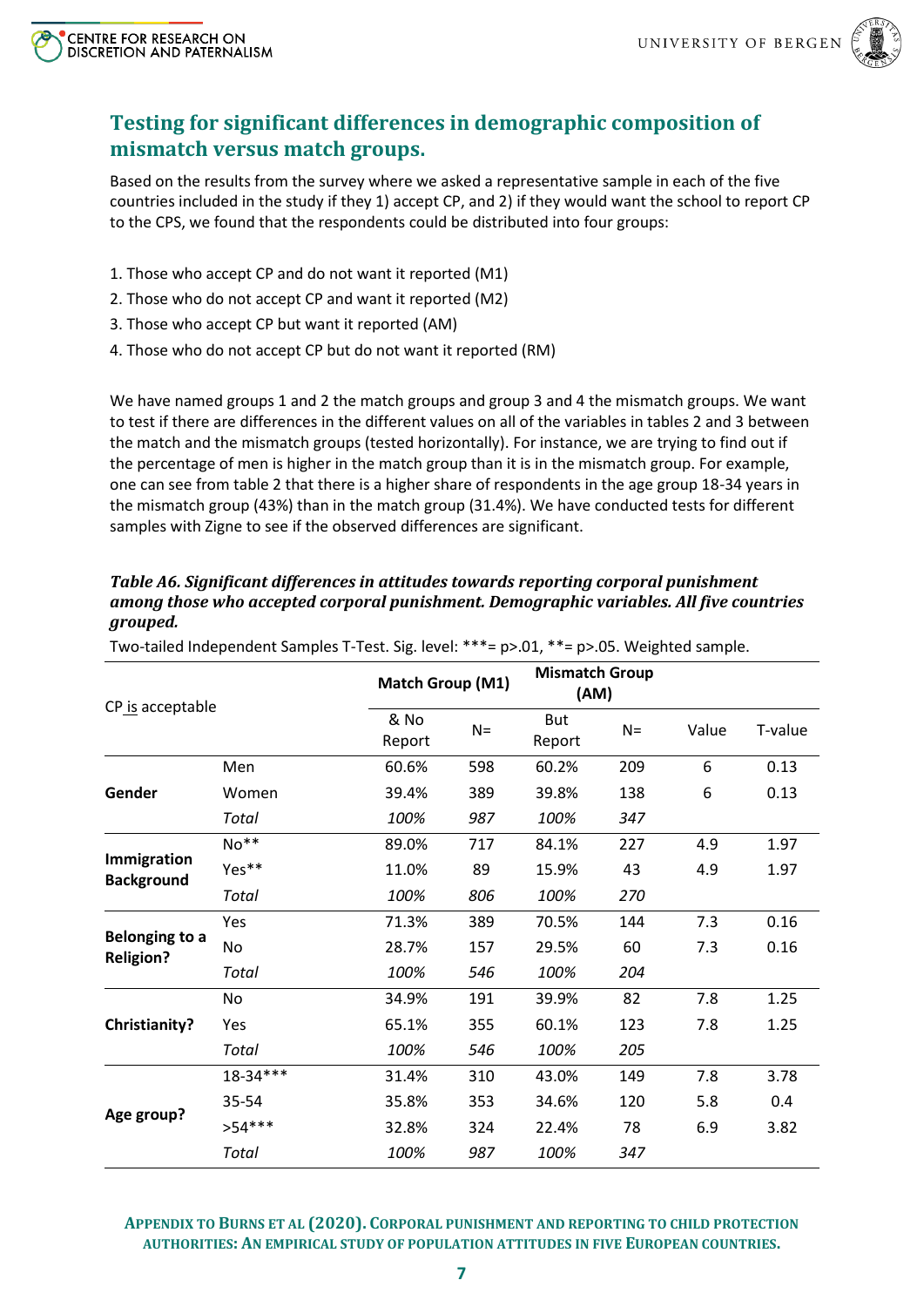

| CENTRE FOR RESEARCH ON DISCRETION AND PATERNALISM |
|---------------------------------------------------|
|---------------------------------------------------|

| With a partner**<br>587<br>58.4%<br>179<br>6.3<br>2.1<br>65.1%<br><b>Total</b><br>100%<br>901<br>100<br>307<br>70.6%<br>5.9<br>670<br>65.1%<br>214<br>1.89<br>No<br>Children under<br><b>18 in</b><br>29.4%<br>278<br>34.9%<br>115<br>5.9<br>1.89<br>Yes<br>household<br>Total<br>100%<br>948<br>100%<br>329<br>No higher<br>57.9%<br>527<br>53.9%<br>6.4<br>171<br>1.23<br>education<br>Level of<br>education<br>383<br>146<br>6.4<br>1.23<br>Higher education<br>42.1%<br>46.1%<br>Total<br>100%<br>910<br>100%<br>317<br>Small town / rural<br>541<br>8<br>55.0%<br>46.1%<br>158<br>2.85<br>area***<br><b>Location Size</b><br>Larger city***<br>185<br>45.0%<br>443<br>53.9%<br>8<br>2.85<br>Total<br>100%<br>984<br>100%<br>343<br>Low Income***<br>17.6%<br>79<br>7.1<br>2.74<br>152<br>25.4%<br>460<br>6.4<br>Average Income<br>53.2%<br>55.1%<br>173<br>0.64<br>Income group<br>High Income***<br>29.3%<br>253<br>19.5%<br>61<br>3.56<br>7<br><b>Total</b><br>100%<br>865<br>100%<br>313<br>Not working / not<br>306<br>5.6<br>32.3%<br>26.6%<br>87<br>1.91<br>under education<br>Are you active<br>or in<br>Occupational /<br>5.6<br>1.91<br>67.7%<br>643<br>73.4%<br>239<br>education?<br>under education<br>Total<br>100%<br>949<br>100%<br>326<br>0.09<br>Other professions<br>96.4%<br>877<br>96.7%<br>317<br>2.3<br><b>Occupation</b><br>within the<br>Teaching<br>3.6%<br>32<br>3.3%<br>11<br>2.3<br>0.09<br>teaching sector<br>Total<br>909<br>100%<br>100%<br>328<br>2.7<br>Other professions<br>95.8%<br>839<br>95.1%<br>292<br>0.57<br><b>Occupation</b><br>within the<br>Health and social<br>0.57<br>4.2%<br>36<br>4.9%<br>15<br>2.7<br>health & social<br>services<br>services sector<br>Total<br>100%<br>875<br>100%<br>307 |                     | Without a<br>partner** | 34.9% | 314 | 41.6% | 128 | 6.3 | 2.1 |
|----------------------------------------------------------------------------------------------------------------------------------------------------------------------------------------------------------------------------------------------------------------------------------------------------------------------------------------------------------------------------------------------------------------------------------------------------------------------------------------------------------------------------------------------------------------------------------------------------------------------------------------------------------------------------------------------------------------------------------------------------------------------------------------------------------------------------------------------------------------------------------------------------------------------------------------------------------------------------------------------------------------------------------------------------------------------------------------------------------------------------------------------------------------------------------------------------------------------------------------------------------------------------------------------------------------------------------------------------------------------------------------------------------------------------------------------------------------------------------------------------------------------------------------------------------------------------------------------------------------------------------------------------------------------------------------------------------------------------------------------------|---------------------|------------------------|-------|-----|-------|-----|-----|-----|
|                                                                                                                                                                                                                                                                                                                                                                                                                                                                                                                                                                                                                                                                                                                                                                                                                                                                                                                                                                                                                                                                                                                                                                                                                                                                                                                                                                                                                                                                                                                                                                                                                                                                                                                                                    | <b>Civil status</b> |                        |       |     |       |     |     |     |
|                                                                                                                                                                                                                                                                                                                                                                                                                                                                                                                                                                                                                                                                                                                                                                                                                                                                                                                                                                                                                                                                                                                                                                                                                                                                                                                                                                                                                                                                                                                                                                                                                                                                                                                                                    |                     |                        |       |     |       |     |     |     |
|                                                                                                                                                                                                                                                                                                                                                                                                                                                                                                                                                                                                                                                                                                                                                                                                                                                                                                                                                                                                                                                                                                                                                                                                                                                                                                                                                                                                                                                                                                                                                                                                                                                                                                                                                    |                     |                        |       |     |       |     |     |     |
|                                                                                                                                                                                                                                                                                                                                                                                                                                                                                                                                                                                                                                                                                                                                                                                                                                                                                                                                                                                                                                                                                                                                                                                                                                                                                                                                                                                                                                                                                                                                                                                                                                                                                                                                                    |                     |                        |       |     |       |     |     |     |
|                                                                                                                                                                                                                                                                                                                                                                                                                                                                                                                                                                                                                                                                                                                                                                                                                                                                                                                                                                                                                                                                                                                                                                                                                                                                                                                                                                                                                                                                                                                                                                                                                                                                                                                                                    |                     |                        |       |     |       |     |     |     |
|                                                                                                                                                                                                                                                                                                                                                                                                                                                                                                                                                                                                                                                                                                                                                                                                                                                                                                                                                                                                                                                                                                                                                                                                                                                                                                                                                                                                                                                                                                                                                                                                                                                                                                                                                    |                     |                        |       |     |       |     |     |     |
|                                                                                                                                                                                                                                                                                                                                                                                                                                                                                                                                                                                                                                                                                                                                                                                                                                                                                                                                                                                                                                                                                                                                                                                                                                                                                                                                                                                                                                                                                                                                                                                                                                                                                                                                                    |                     |                        |       |     |       |     |     |     |
|                                                                                                                                                                                                                                                                                                                                                                                                                                                                                                                                                                                                                                                                                                                                                                                                                                                                                                                                                                                                                                                                                                                                                                                                                                                                                                                                                                                                                                                                                                                                                                                                                                                                                                                                                    |                     |                        |       |     |       |     |     |     |
|                                                                                                                                                                                                                                                                                                                                                                                                                                                                                                                                                                                                                                                                                                                                                                                                                                                                                                                                                                                                                                                                                                                                                                                                                                                                                                                                                                                                                                                                                                                                                                                                                                                                                                                                                    |                     |                        |       |     |       |     |     |     |
|                                                                                                                                                                                                                                                                                                                                                                                                                                                                                                                                                                                                                                                                                                                                                                                                                                                                                                                                                                                                                                                                                                                                                                                                                                                                                                                                                                                                                                                                                                                                                                                                                                                                                                                                                    |                     |                        |       |     |       |     |     |     |
|                                                                                                                                                                                                                                                                                                                                                                                                                                                                                                                                                                                                                                                                                                                                                                                                                                                                                                                                                                                                                                                                                                                                                                                                                                                                                                                                                                                                                                                                                                                                                                                                                                                                                                                                                    |                     |                        |       |     |       |     |     |     |
|                                                                                                                                                                                                                                                                                                                                                                                                                                                                                                                                                                                                                                                                                                                                                                                                                                                                                                                                                                                                                                                                                                                                                                                                                                                                                                                                                                                                                                                                                                                                                                                                                                                                                                                                                    |                     |                        |       |     |       |     |     |     |
|                                                                                                                                                                                                                                                                                                                                                                                                                                                                                                                                                                                                                                                                                                                                                                                                                                                                                                                                                                                                                                                                                                                                                                                                                                                                                                                                                                                                                                                                                                                                                                                                                                                                                                                                                    |                     |                        |       |     |       |     |     |     |
|                                                                                                                                                                                                                                                                                                                                                                                                                                                                                                                                                                                                                                                                                                                                                                                                                                                                                                                                                                                                                                                                                                                                                                                                                                                                                                                                                                                                                                                                                                                                                                                                                                                                                                                                                    |                     |                        |       |     |       |     |     |     |
|                                                                                                                                                                                                                                                                                                                                                                                                                                                                                                                                                                                                                                                                                                                                                                                                                                                                                                                                                                                                                                                                                                                                                                                                                                                                                                                                                                                                                                                                                                                                                                                                                                                                                                                                                    |                     |                        |       |     |       |     |     |     |
|                                                                                                                                                                                                                                                                                                                                                                                                                                                                                                                                                                                                                                                                                                                                                                                                                                                                                                                                                                                                                                                                                                                                                                                                                                                                                                                                                                                                                                                                                                                                                                                                                                                                                                                                                    |                     |                        |       |     |       |     |     |     |
|                                                                                                                                                                                                                                                                                                                                                                                                                                                                                                                                                                                                                                                                                                                                                                                                                                                                                                                                                                                                                                                                                                                                                                                                                                                                                                                                                                                                                                                                                                                                                                                                                                                                                                                                                    |                     |                        |       |     |       |     |     |     |
|                                                                                                                                                                                                                                                                                                                                                                                                                                                                                                                                                                                                                                                                                                                                                                                                                                                                                                                                                                                                                                                                                                                                                                                                                                                                                                                                                                                                                                                                                                                                                                                                                                                                                                                                                    |                     |                        |       |     |       |     |     |     |
|                                                                                                                                                                                                                                                                                                                                                                                                                                                                                                                                                                                                                                                                                                                                                                                                                                                                                                                                                                                                                                                                                                                                                                                                                                                                                                                                                                                                                                                                                                                                                                                                                                                                                                                                                    |                     |                        |       |     |       |     |     |     |
|                                                                                                                                                                                                                                                                                                                                                                                                                                                                                                                                                                                                                                                                                                                                                                                                                                                                                                                                                                                                                                                                                                                                                                                                                                                                                                                                                                                                                                                                                                                                                                                                                                                                                                                                                    |                     |                        |       |     |       |     |     |     |
|                                                                                                                                                                                                                                                                                                                                                                                                                                                                                                                                                                                                                                                                                                                                                                                                                                                                                                                                                                                                                                                                                                                                                                                                                                                                                                                                                                                                                                                                                                                                                                                                                                                                                                                                                    |                     |                        |       |     |       |     |     |     |
|                                                                                                                                                                                                                                                                                                                                                                                                                                                                                                                                                                                                                                                                                                                                                                                                                                                                                                                                                                                                                                                                                                                                                                                                                                                                                                                                                                                                                                                                                                                                                                                                                                                                                                                                                    |                     |                        |       |     |       |     |     |     |
|                                                                                                                                                                                                                                                                                                                                                                                                                                                                                                                                                                                                                                                                                                                                                                                                                                                                                                                                                                                                                                                                                                                                                                                                                                                                                                                                                                                                                                                                                                                                                                                                                                                                                                                                                    |                     |                        |       |     |       |     |     |     |
|                                                                                                                                                                                                                                                                                                                                                                                                                                                                                                                                                                                                                                                                                                                                                                                                                                                                                                                                                                                                                                                                                                                                                                                                                                                                                                                                                                                                                                                                                                                                                                                                                                                                                                                                                    |                     |                        |       |     |       |     |     |     |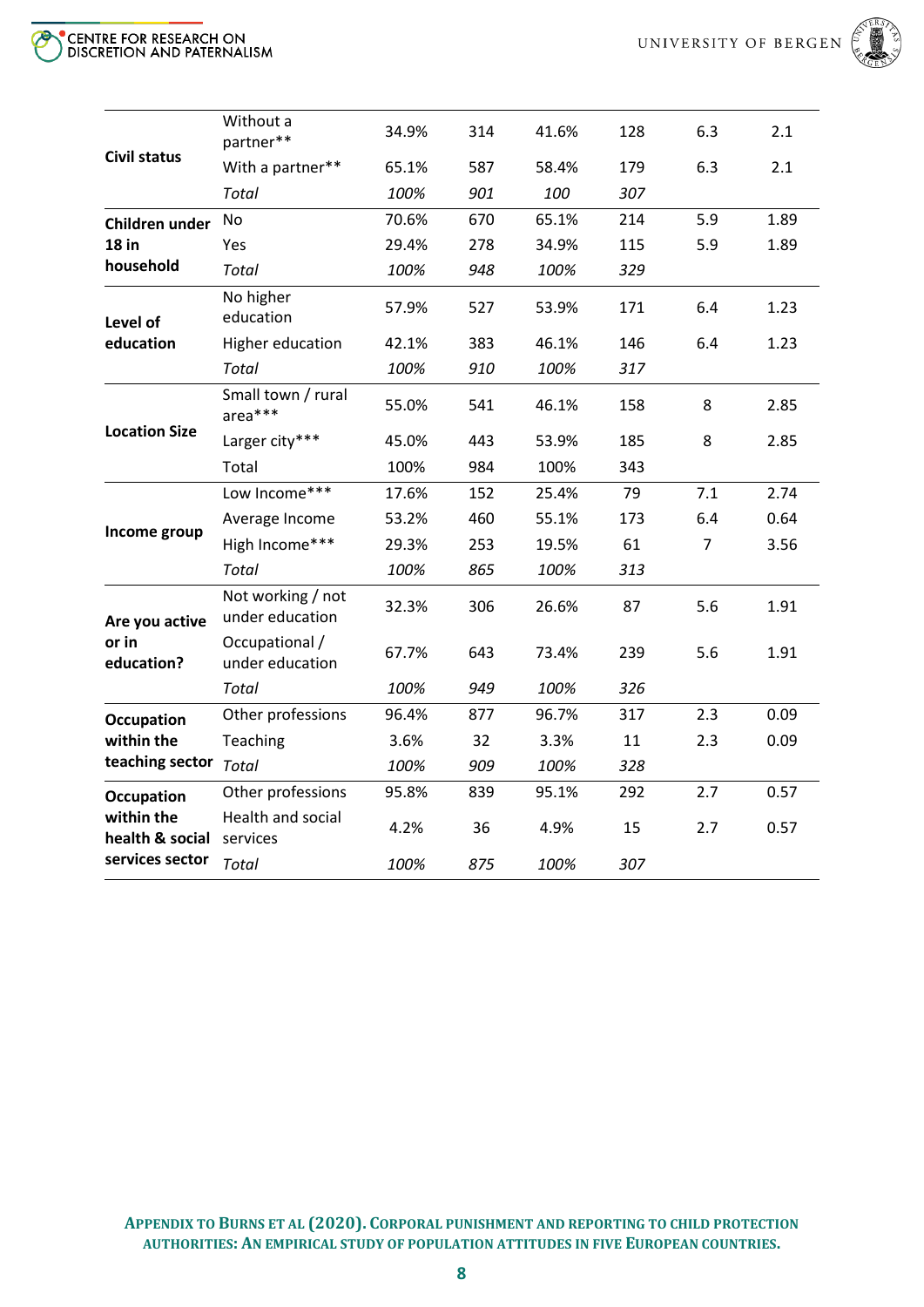

## <span id="page-8-0"></span>*Table A7. Significant differences in attitudes towards reporting corporal punishment among those who did not accept corporal punishment. Demographic variables. All five countries grouped.*

Two-tailed Independent Samples T-Test. Sig. level: \*\*\*= p>.01, \*\*= p>.05. Weighted sample.

|                                           |                            | Match Group (M2) |       | <b>Mismatch Group</b><br>(RM) |       |       |         |
|-------------------------------------------|----------------------------|------------------|-------|-------------------------------|-------|-------|---------|
| CP is not acceptable                      |                            | & Report         | $N =$ | <b>But No</b><br>Report       | $N =$ | Value | T-value |
|                                           | Men                        | 44.7%            | 1142  | 43.9%                         | 518   | 3.4   | 0.46    |
| Gender                                    | Women                      | 55.3%            | 1414  | 56.1%                         | 662   | 3.4   | 0.46    |
|                                           | <b>Total</b>               | 100%             | 2556  | 100%                          | 1180  |       |         |
|                                           | No                         | 89.5%            | 1853  | 87.0%                         | 744   | 2.6   | 1.88    |
| Immigration                               | Yes                        | 10.5%            | 218   | 13.0%                         | 111   | 2.6   | 1.88    |
| <b>Background</b>                         | Total                      | 100%             | 2071  | 100%                          | 855   |       |         |
|                                           | Yes                        | 62.6%            | 1003  | 66.3%                         | 430   | 4.3   | 1.67    |
| <b>Belonging to a</b><br><b>Religion?</b> | No                         | 37.4%            | 599   | 33.7%                         | 219   | 4.3   | 1.67    |
|                                           | <b>Total</b>               | 100%             | 1602  | 100%                          | 649   |       |         |
|                                           | No                         | 43.4%            | 695   | 42.9%                         | 278   | 4.5   | 0.26    |
| <b>Christianity?</b>                      | Yes                        | 56.6%            | 908   | 57.1%                         | 371   | 4.5   | 0.26    |
|                                           | <b>Total</b>               | 100%             | 1603  | 100%                          | 649   |       |         |
|                                           | 18-34***                   | 31.4%            | 802   | 27.0%                         | 319   | 4.1   | 2.78    |
|                                           | 35-54                      | 36.8%            | 940   | 35.7%                         | 422   | 3.3   | 0.65    |
| Age group?                                | $>54***$                   | 31.9%            | 814   | 37.3%                         | 440   | 4.3   | 3.27    |
|                                           | Total                      | 100%             | 2556  | 100%                          | 1181  |       |         |
|                                           | Without a partner          | 34.4%            | 784   | 35.6%                         | 372   | 3.5   | 0.67    |
| <b>Civil status</b>                       | With a partner             | 65.6%            | 1497  | 64.4%                         | 673   | 3.5   | 0.67    |
|                                           | Total                      | 100%             | 2281  | 100%                          | 1045  |       |         |
|                                           | No**                       | 64.0%            | 1607  | 67.6%                         | 789   | 3.3   | 2.15    |
| Children under                            | Yes**                      | 36.0%            | 905   | 32.4%                         | 378   | 3.3   | 2.15    |
| 18 in household                           | Total                      | 100%             | 2512  | 100%                          | 1167  |       |         |
| Level of                                  | No higher<br>education     | 49.9%            | 1153  | 47.5%                         | 500   | 3.6   | 1.29    |
| education                                 | Higher education           | 50.1%            | 1156  | 52.5%                         | 552   | 3.6   | 1.29    |
|                                           | Total                      | 100%             | 2309  | 100%                          | 1052  |       |         |
|                                           | Small town / rural<br>area | 54.7%            | 1393  | 54.0%                         | 636   | 3.4   | 0.4     |
| <b>Location Size</b>                      | Larger city                | 45.3%            | 1152  | 46.0%                         | 542   | 3.4   | 0.4     |
|                                           | Total                      | 100%             | 2545  | 100%                          | 1178  |       |         |
|                                           | Low Income***              | 21.5%            | 464   | 26.2%                         | 248   | 4.3   | 2.8     |
|                                           | Average Income**           | 50.9%            | 1098  | 45.9%                         | 434   | 3.8   | 2.52    |
| Income group                              | High Income                | 27.7%            | 598   | 27.9%                         | 263   | 3.4   | 0.06    |
|                                           | Total                      | 100%             | 2160  | 100%                          | 945   |       |         |